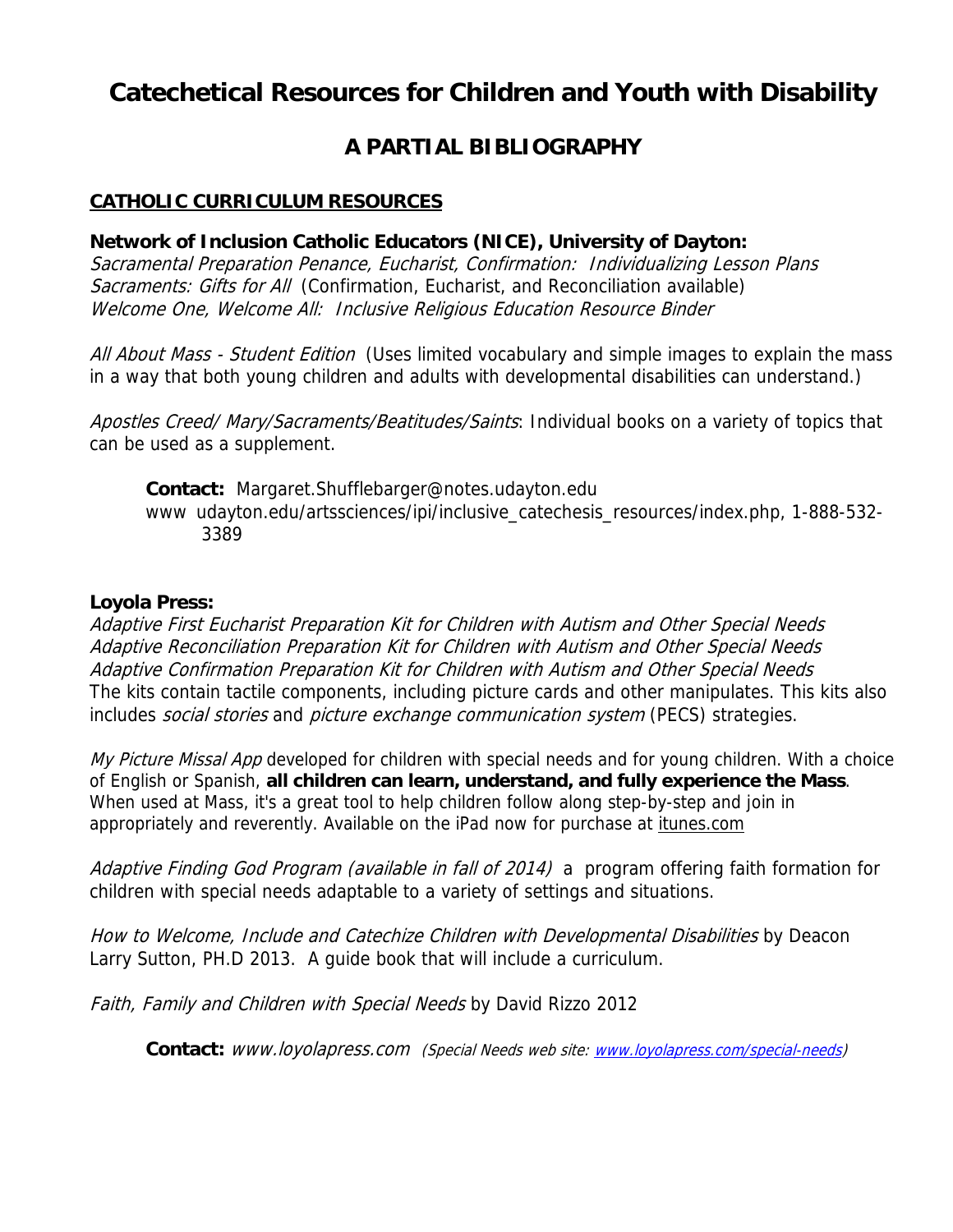## **Our Sunday Visitor**

My First Eucharist / Sacrament of Reconciliation: These videos and teacher's quides created by the National Catholic Office for the Deaf (NCOD) provides a signed and closed captioned sacrament preparation to assist in preparing deaf children to receive the Sacraments of Reconciliation, Eucharist and Confirmation (www.ncod.org or www.osvparish.com).

Strengthened in Faith: Confirmation: Three DVD's that contain 12 video lessons in American Sign Laguage, captioned and voiced in English and a Teacher Manual. Produced by the National Catholic Office for the Deaf (NCOD) for individuals who are deaf and very effective for any visual learners.

**Contact:** www.osvparish.org or call 1-800-348-2440, ext. 2173

#### **RCL-Benziger:**

Rose Fitzgerald Kennedy Program to Improve Catholic Religious Education for Children and Adults with Intellectual Developmental Disabilities.

- Level based Student Activity books are also available.
- Autism Supplement (Available Jan.2014)
- Published by Diocese of Pittsburgh; distributed by RCL-Benziger

Series of picture books published by Diocese of Pittsburgh and distributed by RCL-Benziger:

- My Church: A young girl shares her Catholic Deaf Community
- Created in God's Image: A Photo-essay on Faith, Family, and Friendship
- Seeing Through God's Eyes
- Just Like Me
- **We Go To Mass (geared for children with autism)**
- One Flock, One Shepherd: A Collection of Prayers by Parents of Children Who Are Disabled

**Contact:** RCL-Benziger - www.rclbenziger.comor 1-877-275-4725

#### **Labosh Publishing:**

The Child with Autism Learns the Faith: Bible Lessons From the Garden of Eden to the Parting of the Red Sea by Kathy Labosh. (ISBN: 0974434140)

**Contact:** Labosh Publishing: East Petersburg, PA, 2007. www.laboshpublishing.com

#### **Cardinal Stritch University Bookstore:**

Journey with Jesus: Call to Love by Sr. Sheila Haskett, O.S.F. Suggestions for Special Religious Education for Persons Categorized as Severely/Profoundly Mentally Retarded. Topics covered: Call to Be; Call to Respond; Call to be Loving

Call to Communion; Call to Reconciliation. Call to Service (Confirmation). Each of these also has a black line picture book for the participants. (Note: These are for those with special education needs, but not classified as severely/profoundly mentally retarded.)

Seasons of Grace: Sacramental Preparation for Mentally Handicapped Teens and Adults by Brigid O'Donnell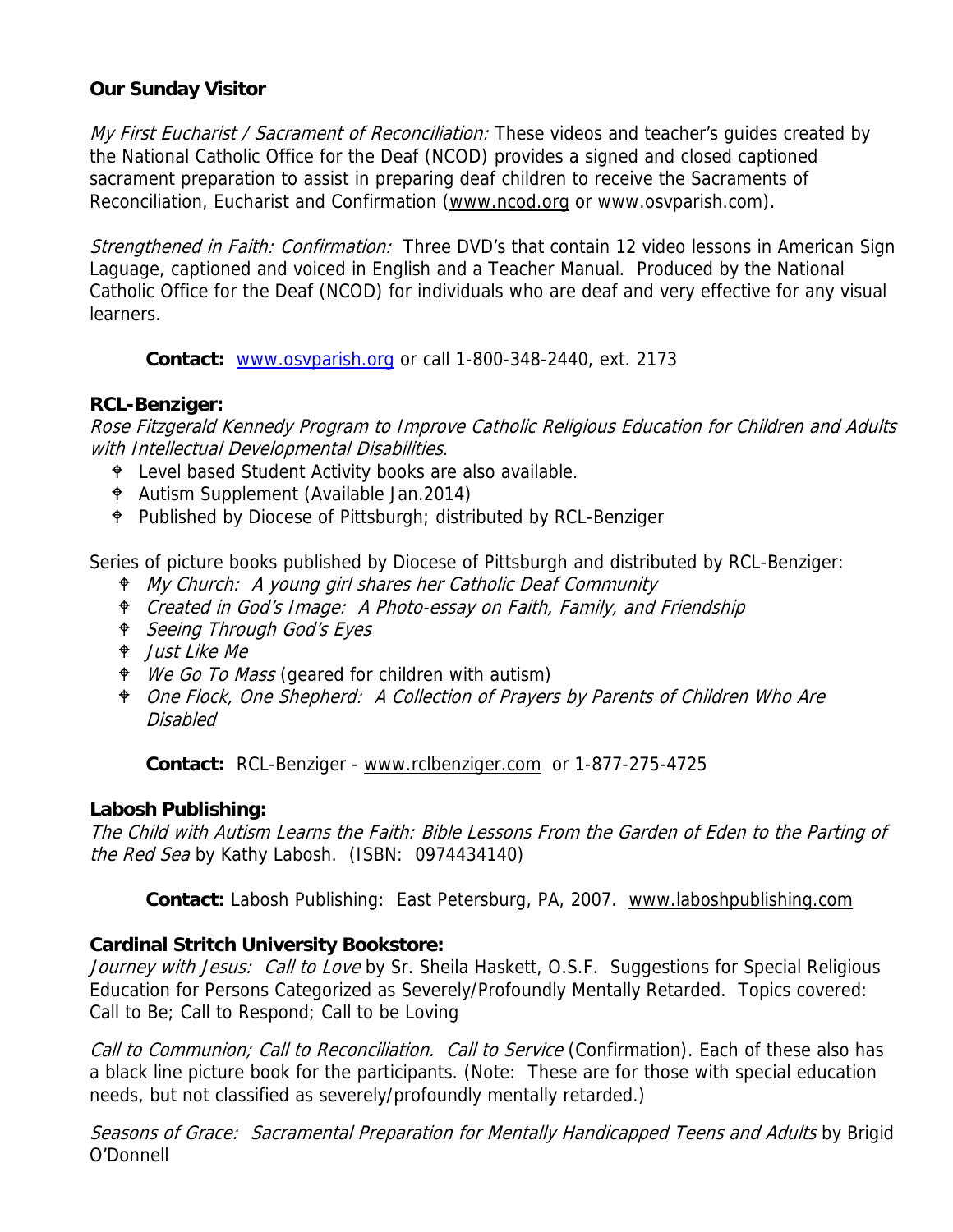Journey with Jesus Gospel Study: A Curriculum Guide for Adult Special Religious Education by Sr. M. Sheila Haskett, O.S.F., Ph.D. and Sr. M. Coletta Dunn, O.S.F., Ph.D.

**Contact:** Cardinal Stritch University Bookstore; (414) 410-4035 or http://www.csu.bkstr.com/

## **OTHER CATHOLIC RESOURCES**

A Place for All: Ministry for Youth with Special Needs by John E. Barone, St. Mary Press, 2008. A manual that provides background and practical skills for creating a learning environment and preparing dynamic lessons to accommodate all youth in religious education programs. St. Mary Press, www.smp.org, 800-533-8095

Awakening Spiritual Dimensions: Prayer Services with Persons with Severe Disabilities I and II by Fr. William Gillum, OFM Cap. Available from: AuthorHouse 1663 Liberty Drive, Suite 200 Bloomington, IN 47043, 800-839-8640 or www.AuthorHouse.com or book order hotline 888-280- 7715, bkorders@authorhouse.com.

Catechists for All Children by Dr. Joseph White and Ana Arista White, Our Sunday Visitor Publishing, 2002. Offers insights and methods for accommodating unique emotional and behavioral needs in the classroom. Our Sunday Visitor, 800-348-2440, www.osv.com.

Creative Teaching website: Offers creative resources for understanding the sacraments and the teachings of Catholic Church. Useful for learners with and without disabilities. Creative Teaching activities have been given an Imprimatur. 1-586-992-2368 or www.creativeteaching.net

disAbility Awareness: Activities for Children, Teens and Families(Catholic Edition) by Joann E. Davis. This book offers children at home or in a classroom setting an understanding of what persons with disAbilities go through everyday. Over 50 pages of mazes, puzzles, coloring sheets, beatitudes of acceptance, Saints with disAbilities, Braille , signing pages, and more. Joannedavis22@hotmail.com or 517-787-1189.

Handbook for Adaptive Catechesis: Serving those with Special Needs by Michele E.Chronister. Ligouri Press, 2012. Explores how a parish religious education program can address the needs of children with special needs. Ligouri Press, 800-325-9521, www.ligouri.org .

Mass a Guide for Visual Learners. A booklet that goes through the Mass especially designed for children with ASD or children who are visual learners. Faith Publishing Service, Lansing MI, 48906. 517-853-7600 or www.faithmag.com

Opening Doors to People with Disabilities: The Resource File, Books A & B, Janice L. Benton and Mary Jane Owen, ed, 1997. Available from the national Catholic Partnership on Disability, 202- 529-2933,www.ncpd.org.

This Is My Church. A power point template of a church tour that you may insert digital photos of your own church to share with your child(ren) to become familiar with it. Department for Pastoral Ministry with Persons with Disabilities, Archdiocese of Newark. masteran@rcan.org or 973-497-4309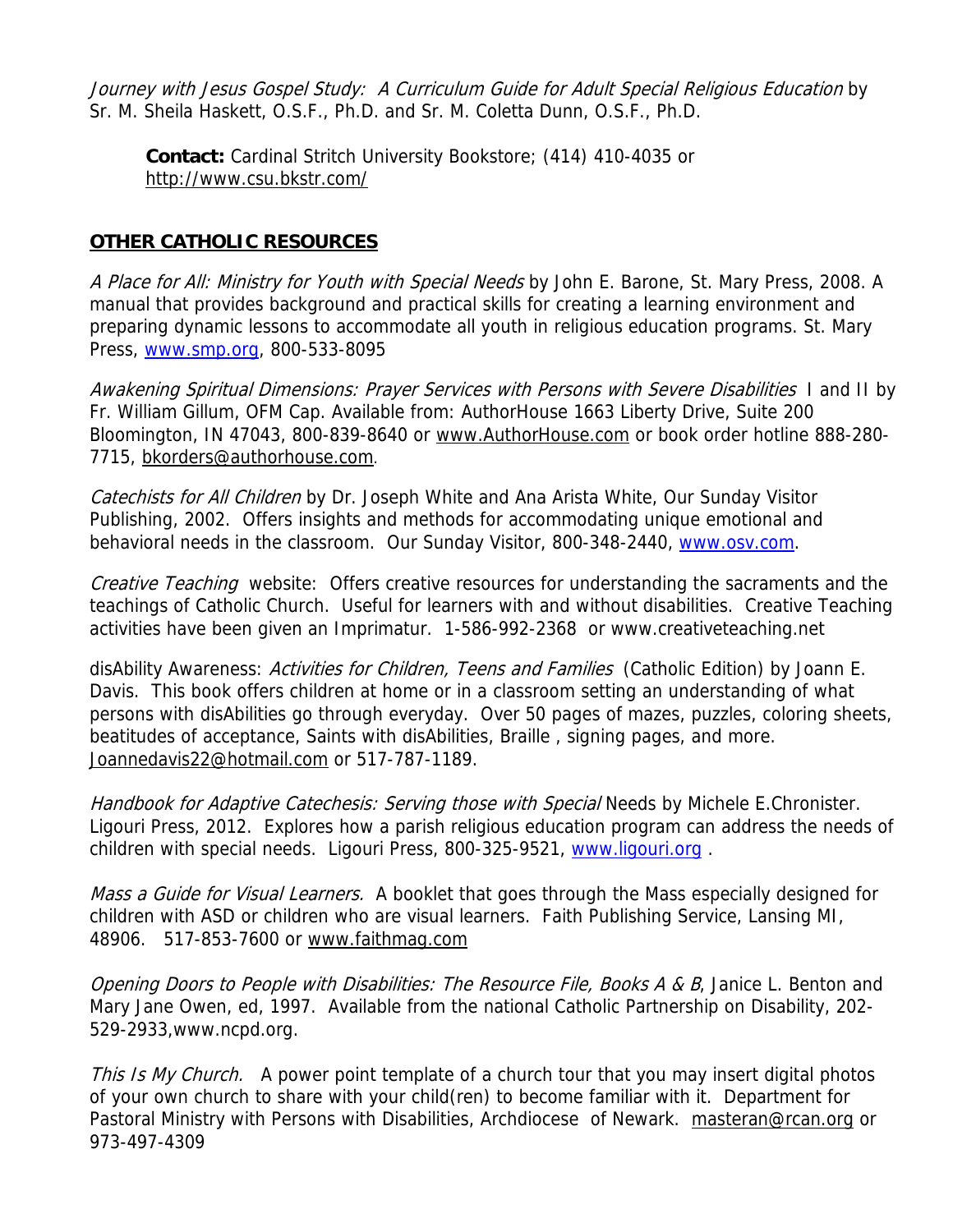Resources from the United States Conference of Catholic Bishops (USCCB): Bishops' Statements/Publications:

- Pastoral Statement of U.S. Catholic Bishops on Persons with Disabilities, 1978, rev. 1989.
- Guidelines for the Celebration of the Sacraments with Persons with Disabilities, 1995.
- Welcome and Justice for Persons with Disabilities: A Statement of the U.S. Catholic Bishops, 1998.
- $\blacklozenge$  National Directory for Catechesis. USCCB, 2005.
- **F** Special Needs Resource Directory, published by the USCCB Department of Education and posted on their website. http://www.usccb.org/education/fedasst/needs4.pdf

Contact: USCCB Publishing, 800-235-8722, www.usccb.org. Web Version of these documents also available at: www.ncpd.org

## **INTERFAITH RESOURCES**

A Guide for Special Education Bible Teaching-Reaching Ministry by Athalene McNay. Nashville, TN: Convention Press, 1997.

A Place Called Acceptance: Ministry with Families of Children with Disabilities by Kathleen Deyer Bolduc**.** 

Autism and Faith: A Journey into Community. A resource booklet for faith communities on including people and families living with autism. It is a collaborative product of The Elizabeth M. Boggs Center on Developmental Disabilities at UMDNJ-Robert Wood Johnson Medical School and COSAC.

Autism and Your Church: Nurturing the Spiritual Growth of People with Autism Spectrum Disorders by Barbara J. Newman, 2006. This book will enable church leaders to more fully include children and adults with Autism Spectrum Disorders (ASD) into the Church. Available from Faith Alive Christian Resources, 1-800-333-8300, sales@faithaliveresources.org, www.friendship.org. T

Exceptional Teaching: A Comprehensive Guide for Including Students with Disabilities by Jim Pierson. Cincinnati: Standard Publishing, 2002, ISBN 0-7847-1255-7.

Helping Kids Include Kids with Disabilities by Barbara J. Newman, 2001. Available from Faith Alive Christian Resources, 1-800-333-8300, sales@faithaliveresources.org, www.friendship.org.

Including People with Disabilities in Faith Communities: A Guide for Service Providers, Families & Congregations by Eric Carter. Baltimore, London, Sydney: Paul H. Brookes Publishing Co., 2007.

Learning the Lord's Prayer; Time with God and other titles available from Friendship Ministries, 1-800-333-8300 or www.friendship.org.

The Good Shepherd & The Child: A Joyful Journey by Sofia Cavalletti, Patricia Coulter, Gianna Gobbi, & Silvana Q. Montanaro, M.D. Oak Park, IL: Catechesis of the Good Shepherd Publications & LTP, 1994, http://www.cgsusa.org/.

What is God's Name? by Sandy Eisenberg Sasso. Woodstock VT: SkyLight Paths Publishing, 1999, www.skylightpaths.com, ISBN 1893361101.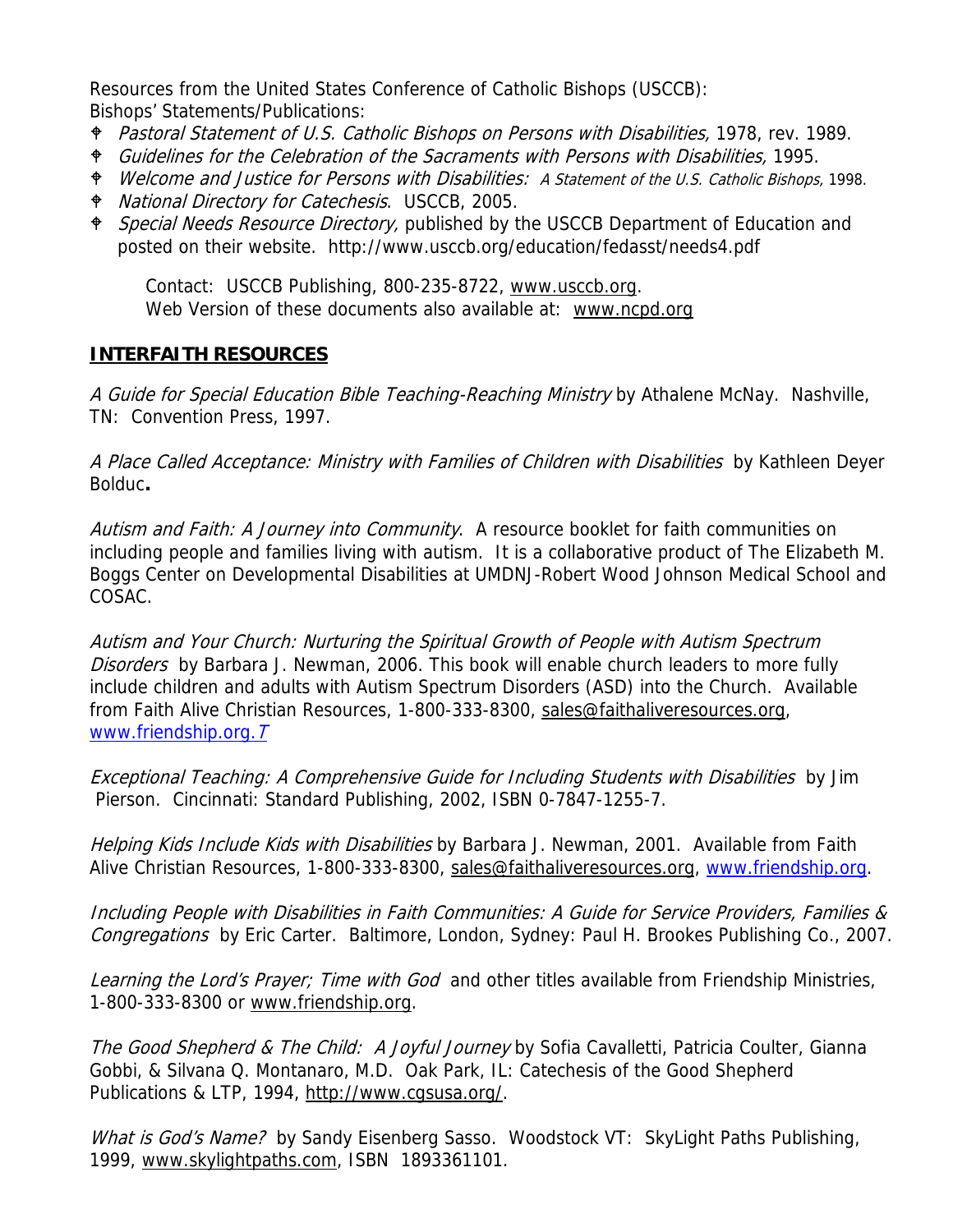#### **CHILDREN'S BOOKS**

Taste and See, The Goodness of the Lord by Therese Johnson Borchard. New York/Mahwah, NJ: Paulist Press, 2000. ISBN: 0809166658.

What is God Like? by Marie-Agnès Gaudrat. Collegeville MN: The Liturgical Press. ISBN: 081462510X. There are other books in this series which are excellent, including: The Presence of God. ISBN: 081462135X and The Love of God. ISBN: 0814621376.

A Walk through Our Church by Gertrud Mueller Nelso. Mahwah NJ: Paulist Press, 1998. ISBN: 0809166488.

The Story of Creation with Catholic Scripture by Allia Nolan, Tracey Moroney, illus. Melville NY: Regina Press, 2002. ISBN: 088271094X. Also in the series: Noah's Ark, The Easter Story, The First Christmas.

#### **AMERICAN SIGN LANGUAGE RESOURCES**

My First Eucharist, The Sacrament of Reconciliation, The Sacrament of Confirmation and videos available from the National Catholic Office for the Deaf, www.ncod.org, 301-577-4184 (tty/vp), 301-577-1684 (voice/fax).

Catholic Prayers in American Sign Language (DVD with accompanying booklet) available from Archdiocese of Philadelphia Catholic Deaf Apostolate, 1-215-587-3913, pcpddeaf@adphila.org.

Signing the Scriptures: A Starting Point for Interpreting the Sunday Readings for the Deaf (separate volumes for Year A, B and C) by Joan Blake. Chicago IL: Liturgy Training Publications, 800-933-1800, orders@ltp.org; www.ltp.org.

Liturgical Signs & Prayers: A Resource for Deaf Ministries (video) produced by the Deaf Ministry Offices of the Archdioceses of Washington and Baltimore, 2008. Available from the Center for Deaf Ministries, Archdiocese of Washington, 301-459-7464, adwterprequest@aol.com or Deaf Ministries for the Archdiocese of Baltimore, 410-347-0704, ecolarusso@archbalt.org.

www.aslpro.com – video online dictionary. Has religion section, as well as other categories.

Published by and available from Garlic Press, www.garlicpress.com.

- $\text{\textsterling}$  Signing at Church for Adults and Young Adults. Order # GP-098.
- $\bullet$  *Signing at Sunday School.* Order #GP-099.

#### **BRAILLE & LARGE PRINT RESOURCES**

Xavier Society for the Blind –Provides free spiritual and inspiration reading materials and lending library services in Braille, large print and audiocassette formats. 1-212-473-7800; 1-800-637- 9193, www.xaviersocietyfortheblind.org

Large print Lectionary and Sacramentary available from the National Catholic Partnership on Disability, 1-202-529-2933, www.ncpd.org.